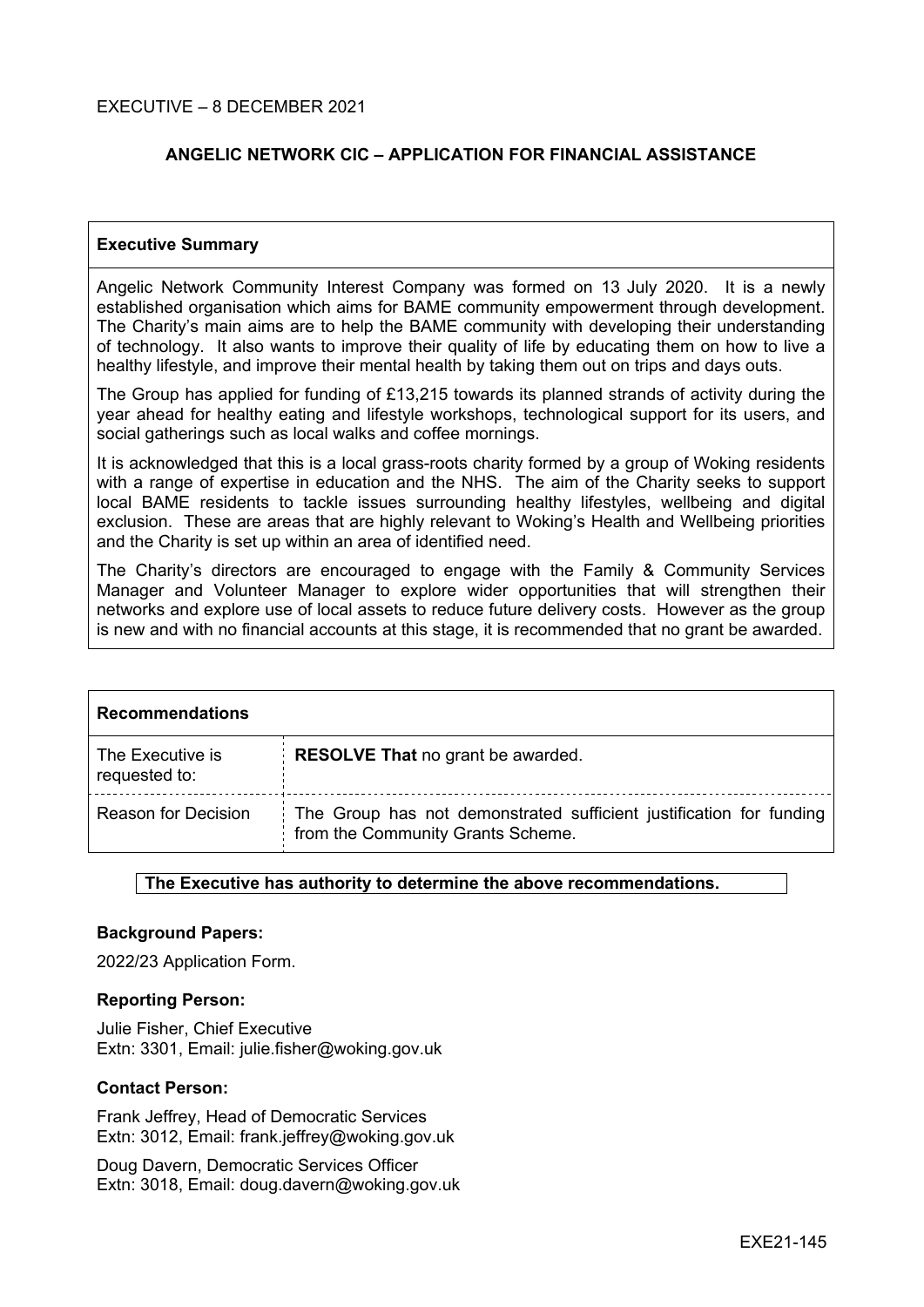## **Portfolio Holder:**

Cllr Simon Ashall Email: cllrsimon.ashall@woking.gov.uk

## **Shadow Portfolio Holder:**

Cllr Will Forster Email: cllrwill.forster@woking.gov.uk

## **Date Published:**

30 November 2021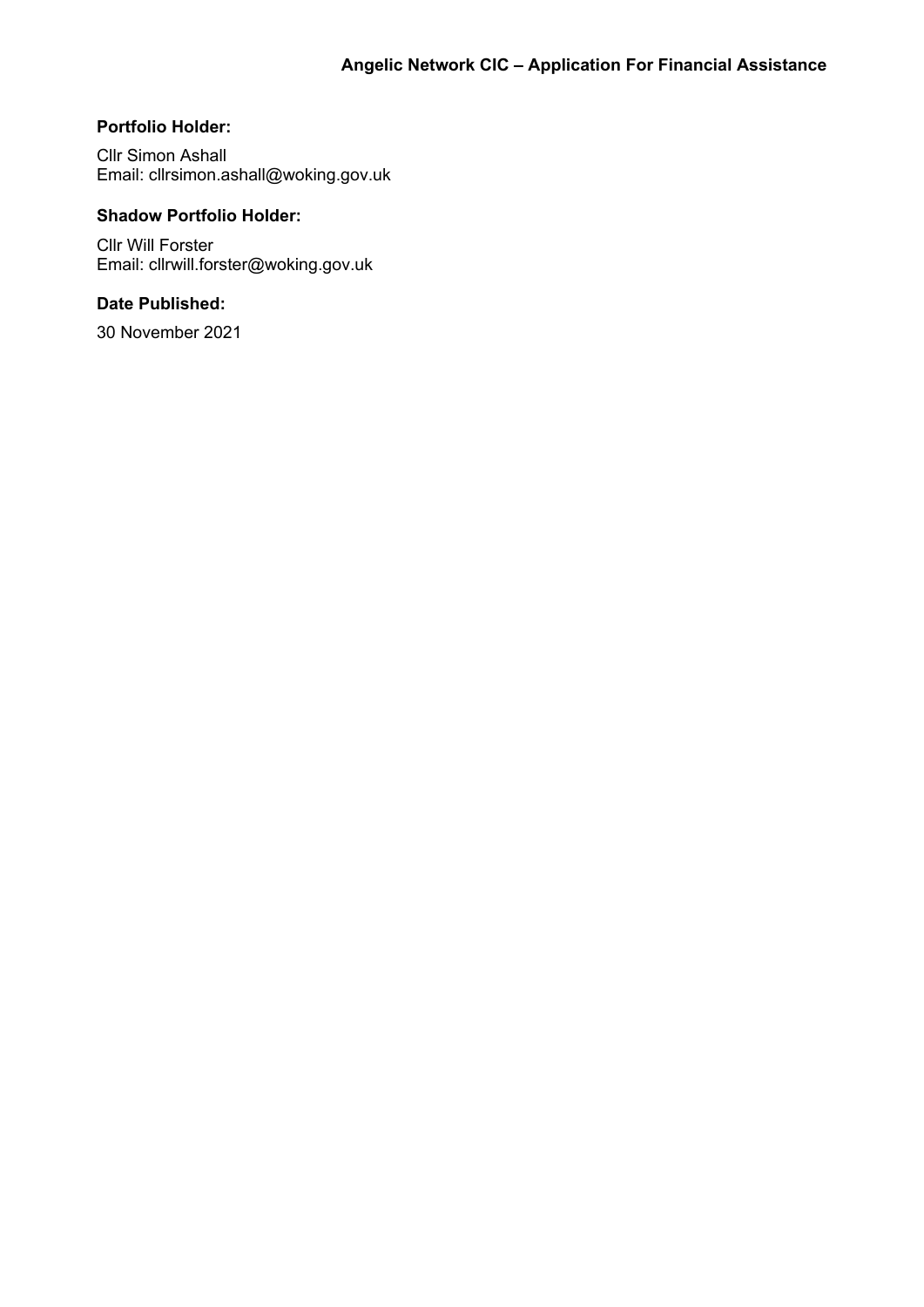| 1.0 Summary of Application |                                                                                                                                                                                                                                                                                                                                                                                                                                                                                                                                                                                                                                                                                                  |  |  |  |
|----------------------------|--------------------------------------------------------------------------------------------------------------------------------------------------------------------------------------------------------------------------------------------------------------------------------------------------------------------------------------------------------------------------------------------------------------------------------------------------------------------------------------------------------------------------------------------------------------------------------------------------------------------------------------------------------------------------------------------------|--|--|--|
| 1.1 Status and Aims        | Angelic Network Community Interest Company was formed on 13 July<br>2020. It is a grassroots, newly established organisation which aims<br>for BAME community empowerment through development. Until this<br>point, limited by the pandemic, it has have organised coffee mornings,<br>group gatherings and trips to the beach, to bring people from different<br>communities together and reduce the anxiety created by COVID.<br>Before creating the establishment, all directors were involved in<br>different types of community work for over 10 years and work<br>alongside charities such as Surrey Minority Ethnic Forum.<br>The Charity's main aims are to help the BAME community with |  |  |  |
|                            | developing their understanding of technology, allowing them to access<br>and use the new systems in place when booking a doctor's<br>appointment etc. It also wants to improve their quality of life by<br>educating them on how to live a healthy lifestyle, and improve their<br>mental health by taking them out on trips and days outs.                                                                                                                                                                                                                                                                                                                                                      |  |  |  |
| 1.2 Employees              | None                                                                                                                                                                                                                                                                                                                                                                                                                                                                                                                                                                                                                                                                                             |  |  |  |
| 1.3 Volunteers             | 18, whose activities include running the group's sessions events and<br>taking part in research and preparing surveys. The volunteers are<br>mainly from India, Pakistan, Arab countries, Nepal and Bangladesh.                                                                                                                                                                                                                                                                                                                                                                                                                                                                                  |  |  |  |
| 1.4 Clients/Users          | 120, comprising:                                                                                                                                                                                                                                                                                                                                                                                                                                                                                                                                                                                                                                                                                 |  |  |  |
|                            | 56 male                                                                                                                                                                                                                                                                                                                                                                                                                                                                                                                                                                                                                                                                                          |  |  |  |
|                            | 64 female                                                                                                                                                                                                                                                                                                                                                                                                                                                                                                                                                                                                                                                                                        |  |  |  |
|                            | 3 disabled                                                                                                                                                                                                                                                                                                                                                                                                                                                                                                                                                                                                                                                                                       |  |  |  |
|                            | 120 ethnic minority                                                                                                                                                                                                                                                                                                                                                                                                                                                                                                                                                                                                                                                                              |  |  |  |
|                            | 120 resident in Woking                                                                                                                                                                                                                                                                                                                                                                                                                                                                                                                                                                                                                                                                           |  |  |  |
|                            | 13 aged 0-5                                                                                                                                                                                                                                                                                                                                                                                                                                                                                                                                                                                                                                                                                      |  |  |  |
|                            | 12 aged 6-10                                                                                                                                                                                                                                                                                                                                                                                                                                                                                                                                                                                                                                                                                     |  |  |  |
|                            | 22 aged 11-18                                                                                                                                                                                                                                                                                                                                                                                                                                                                                                                                                                                                                                                                                    |  |  |  |
|                            | 43 aged 19-65                                                                                                                                                                                                                                                                                                                                                                                                                                                                                                                                                                                                                                                                                    |  |  |  |
|                            | 30 aged 65+                                                                                                                                                                                                                                                                                                                                                                                                                                                                                                                                                                                                                                                                                      |  |  |  |
|                            | A small levy is applied towards the cost of the trips organised.                                                                                                                                                                                                                                                                                                                                                                                                                                                                                                                                                                                                                                 |  |  |  |
|                            | The Group states that through its contact with the NHS, it is aware<br>that the older generation are struggling to use basic services,<br>including learning and adapting to technological changes if English is<br>not their first language.                                                                                                                                                                                                                                                                                                                                                                                                                                                    |  |  |  |
|                            | As most of its members are stated to have health conditions such as<br>diabetes, heart issues or are obese, they have asked for the Group to<br>start programmes of awareness where they can learn to bring change<br>to their lives.                                                                                                                                                                                                                                                                                                                                                                                                                                                            |  |  |  |
|                            | Work is taking place with Surrey Minorities Ethnic Forum on their<br>project of South Asian new mum's surveys.                                                                                                                                                                                                                                                                                                                                                                                                                                                                                                                                                                                   |  |  |  |
|                            | The Group states that its gatherings organised so far have been<br>beneficial with a welcome response received from the attendees. It                                                                                                                                                                                                                                                                                                                                                                                                                                                                                                                                                            |  |  |  |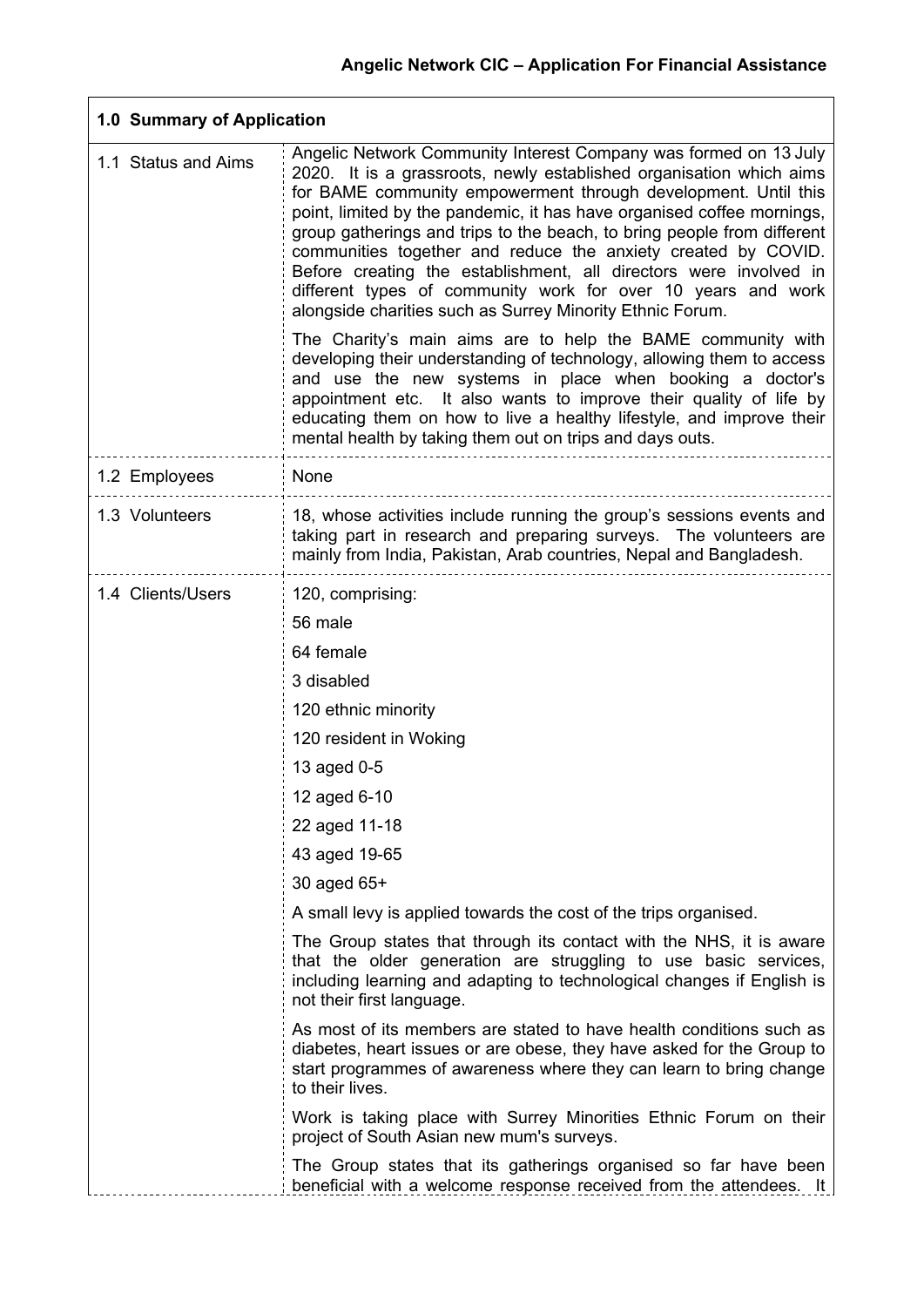|                       | would like to support the public by enabling socialising with others to<br>improve their mental and physical wellbeing following the pandemic.                                                                                                                                                                                                     |  |
|-----------------------|----------------------------------------------------------------------------------------------------------------------------------------------------------------------------------------------------------------------------------------------------------------------------------------------------------------------------------------------------|--|
| 1.5 Members           | All users of the Group are members.                                                                                                                                                                                                                                                                                                                |  |
| 1.6 Sum Requested     | £13,215 (Revenue)                                                                                                                                                                                                                                                                                                                                  |  |
| 1.7 Project           | The Group has submitted an application for four strands of activity:<br>Healthy eating / lifestyle work shops (15 sessions) - £655<br>Digital exclusion (15 hours a week $@$ £15 an hour, plus Ipad) - £8,640<br>Weekly Walk (transport to and from meeting point)- £2,300<br>Coffee mornings (twice a month, refreshments and transport) - £1,920 |  |
| 1.8 Cost breakdown:   | Set out in para 1.7.                                                                                                                                                                                                                                                                                                                               |  |
| 1.9 Community Benefit | The Group states that its planned work would help many people to<br>improve their health and bring local communities together following<br>high levels of isolation during the pandemic. It estimates that 500<br>people would benefit from the technological support strand.                                                                      |  |
| 1.10 Covid-19 Impact  | The pandemic prevented the Group from undertaking face to face<br>events and many of its members were not comfortable with video<br>conferencing.                                                                                                                                                                                                  |  |

| 2.0 Financial Background                |                                                                                                                                                               |  |  |  |
|-----------------------------------------|---------------------------------------------------------------------------------------------------------------------------------------------------------------|--|--|--|
| 2.1 Budget                              | At the time of the application, the Group held £2,602 in the bank. The<br>sum of £1,702 is reserved for a project with the Surrey Ethnic<br>Minorities Group. |  |  |  |
|                                         | The Group has not submitted a budget for 2022/23, however it<br>estimates that its total spend would be around £20,000.                                       |  |  |  |
| 2.2 Accounts                            | As a newly set up organisation, the Group does not yet hold annual<br>accounts.                                                                               |  |  |  |
| 2.3 Support over the<br>past five years | New application.                                                                                                                                              |  |  |  |

| 3.0 Assessment of Application |                                              |           |  |  |
|-------------------------------|----------------------------------------------|-----------|--|--|
| 3.1 Key Information           | Constitution<br>$\circ$                      | Yes       |  |  |
|                               | <b>Registered Charity</b><br>$\circ$         | Yes       |  |  |
|                               | <b>VAT Registered</b><br>$\circ$             | : No      |  |  |
|                               | <b>Equal Opportunities Policy</b><br>$\circ$ | <b>No</b> |  |  |
|                               | <b>Safeguarding Policy</b><br>$\circ$        | Yes       |  |  |
|                               | <b>Reserves Policy</b><br>$\circ$            | Yes       |  |  |
|                               | <b>Quality Mark</b><br>$\circ$               | : No      |  |  |